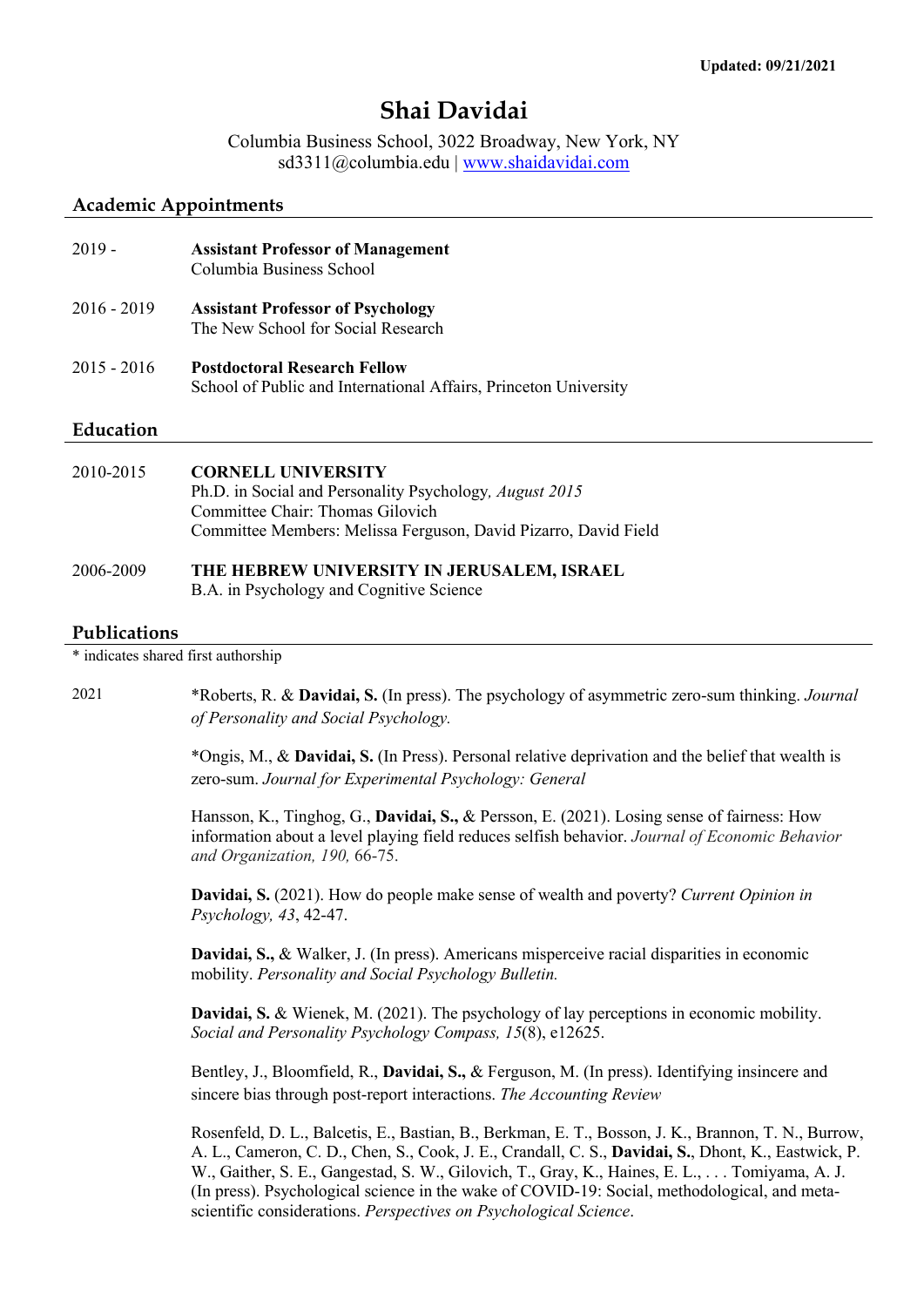|      | *Wice, M. & Davidai, S. (2021) Benevolent conformity: The influence of perceived motives on<br>judgments of conformity. Personality and Social Psychology Bulletin, 47(7), 1205-1217.                                                   |
|------|-----------------------------------------------------------------------------------------------------------------------------------------------------------------------------------------------------------------------------------------|
| 2020 | Davidai, S., Deri, S., & Gilovich, T. (2020). There must be more to life than this: The impact of<br>highly-accessible exemplars on self-evaluation and discontent. Self and Identity, 20(1), 72-93.                                    |
|      | *Black, J., & Davidai, S. (2020). Do rich people "deserve" to be rich? Charitable giving, internal<br>attributions of wealth, and judgments of economic deservingness. Journal of Experimental Social<br>Psychology, 90                 |
| 2019 | *Davidai, S. & Ongis, M. (2019) The politics of zero-sum thinking: The relationship between<br>political ideology and the belief that life is a zero-sum game. Science Advances, 5.                                                     |
|      | Davidai, S. & Deri, S. (2019). The second pugilist's plight: Why people believe they are above<br>average, but are not especially happy about it. Journal for Experimental Psychology: General,<br>148(3), 570-587.                     |
| 2018 | Davidai, S. (2018). Why do Americans believe in economic mobility? Economic inequality,<br>external attributions of wealth and poverty, and the belief in economic mobility. Journal of<br>Experimental Social Psychology, 79, 138-148. |
|      | Davidai, S. & Gilovich, T. (2018). How should we think about Americans' perceptions of socio-<br>economic mobility? Judgment and Decision Making, 13(3), 297-304.                                                                       |
|      | Davidai, S. & Shafir, E. (2018). Are "nudges" getting a fair shot? Joint versus separate<br>evaluations. Behavioual Public Policy, 1-19.                                                                                                |
|      | Contributing author (2017). Chapter 3: Inequality and Social Progress. International Panel on<br>Social Progress: Rethinking society for the 21 <sup>st</sup> century. Cambridge University Press.                                      |
| 2017 | Deri., S., Davidai, S., & Gilovich, T. (2017) Home Alone: Why people believe others' social lives<br>are richer than their own. Journal of Personality and Social Psychology, 113(6), 858-877.                                          |
|      | Davidai, S. & Gilovich, T. (2017) The ideal road not taken: The self-discrepancies involved in<br>people's most enduring regrets. <i>Emotion</i> , 18(3), 439-452.                                                                      |
| 2016 | Davidai, S. & Gilovich, T. (2016). The headwind/tailwind asymmetry: An availability bias in<br>assessments of barriers and blessings. Journal of Personality and Social Psychology, 111(6), 835-<br>851.                                |
|      | Davidai, S. & Gilovich, T. (2016). The tide that lifts all focal boats: Asymmetric predictions of<br>ascent and descent in rankings. Judgment and Decision Making, 11(1), 7-20.                                                         |
| 2015 | <b>Davidai, S. &amp; Gilovich, T. (2015).</b> What goes up apparently needn't come down: Asymmetric<br>predictions of ascent and descent in rankings. Journal of Behavioral Decision Making, 28(5), 491-<br>503.                        |
|      | <b>Davidai, S. &amp; Gilovich, T. (2015).</b> Building a more mobile America – one income quintile at a<br>time. Perspectives on Psychological Sciences, 10(1), 60-71.                                                                  |
| 2012 | Davidai, S., Gilovich, T. & Ross, L. (2012). The meaning of default options for potential organ<br>donors. Proceedings of the National Academy of Science, 109, 15201-15205.                                                            |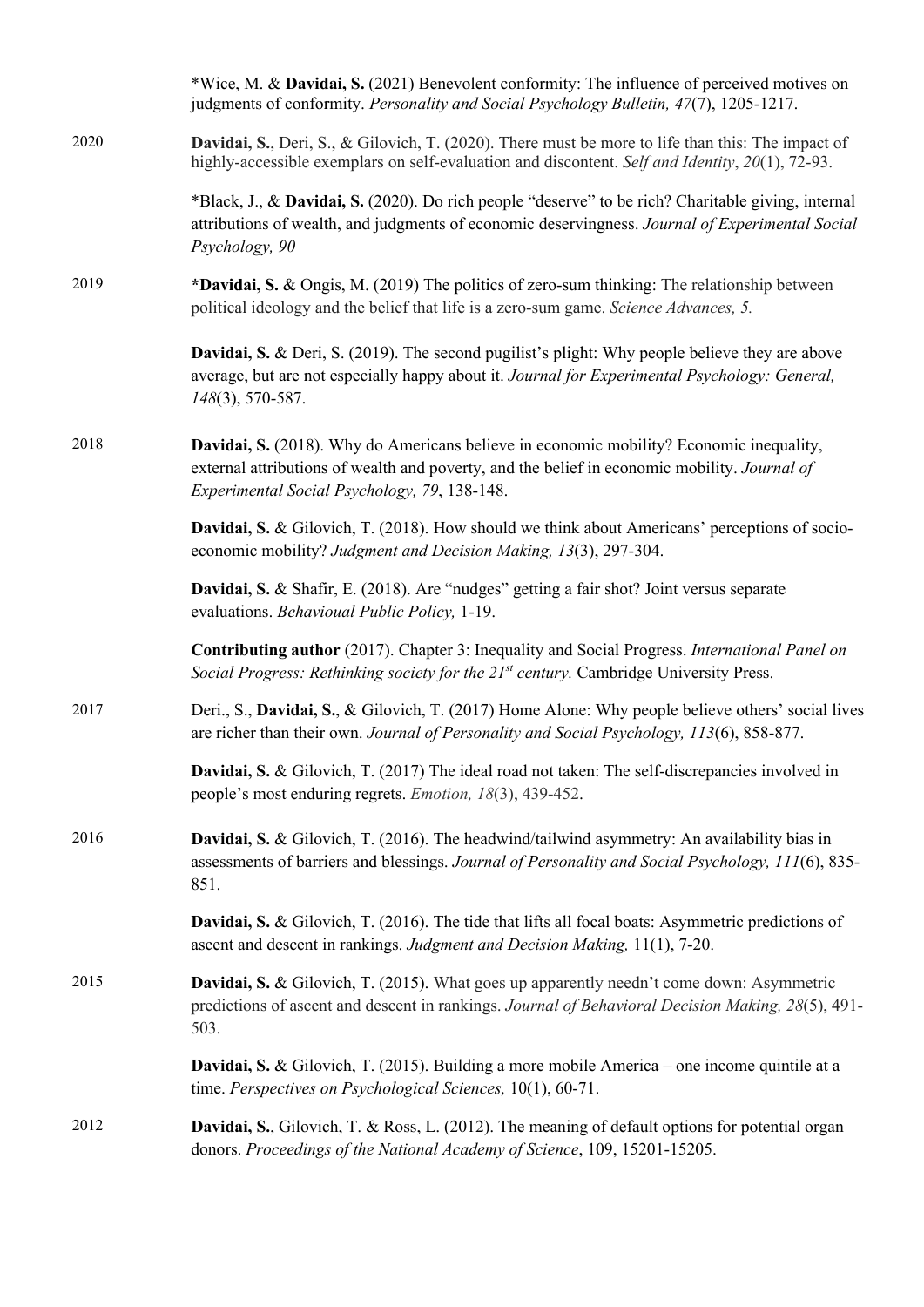| Wiwad, D., Jachimowicz, J., & Davidai, S. (in prep). The perceived potential for promotion: How<br>upward workplace mobility shapes zero-sum thinking, workplace relationships, and acceptance of<br>pay disparities. |
|-----------------------------------------------------------------------------------------------------------------------------------------------------------------------------------------------------------------------|
| Davidai, S., White, W.M., & Gregorich, V., (in prep). Zero-sum aversion.                                                                                                                                              |
| Andrews Fearon, P. & Davidai, S. (in prep). Is status a zero-sum game? Zero-sum beliefs about<br>status increase preference for dominance but not prestige                                                            |
| <b>Davidai, S.</b> (in prep). Economic inequality and the belief that life is a zero-sum game.                                                                                                                        |
| Chernyak-Hai, L. & Davidai, S. (under review). "Don't teach them how to fish:" The effect of<br>zero-sum thinking on help giving                                                                                      |
| Weingarten, E., Barasch, A., & Davidai, S. (in prep). Who's on first? People asymmetrically<br>attend to higher-ranked (vs. lower-ranked) competitors.                                                                |
| Smith, J., Davidai, S., & Gilovich, T. Visible and invisible privileges: An interpersonal<br>headwinds/tailwinds asymmetry in assessments of barriers and blessings.                                                  |
|                                                                                                                                                                                                                       |

**Davidai, S.** & Smith, J. Bad is more specific than good: Further explorations into the headwinds/tailwinds asymmetry.

# **Invited Talks**

| 2021 | University of Virginia, Social Lunch Series                                       |
|------|-----------------------------------------------------------------------------------|
| 2020 | Princeton University, Social Talk Series                                          |
|      | The Psychology of Inequality Pre-conference, SPSP, New Orleans, LA                |
| 2019 | Economic Inequality Pre-Conference (invited panel member), SJDM, Montreal, Canada |
|      | Social Perception, Action, and Motivation Lab, (PI: Emily Balcetis), New York, NY |
| 2018 | New York University, Stern School of Business                                     |
|      | Columbia University, Columbia Business School                                     |
|      | Fast Company Innovation Festival, New York, NY                                    |
|      | Columbia University, Department of Psychology                                     |
|      | Yale University, Department of Psychology                                         |
| 2017 | Yale School of Management, New Haven, CT                                          |
|      | Justice and Morality Pre-conference, San Antonio, TX                              |
| 2016 | Princeton University, Neuroscience and Decision Making (NSDM) Series              |
| 2015 | University of Illinois, Urbana-Champaign, Department of Psychology                |
|      | University of Chicago, Booth School of Business                                   |
|      | Carnegie Mellon University, Social and Decision Sciences                          |
|      | Ben-Gurion University, Decision Making and Economic Psychology (DMEP) Group       |
| 2014 | The New School for Social Research, Department of Psychology                      |
|      |                                                                                   |

# **Conference Presentations**

| Talks | Davidai, S., Wiwad, D., & Jachimowicz, J. (2021, February). The perceived potential for<br>promotion. Talk presented (virtually) at the Society for Personality and Social Psychology                                                 |
|-------|---------------------------------------------------------------------------------------------------------------------------------------------------------------------------------------------------------------------------------------|
|       | Ongis, M. & Davidai, S. (2020, August). The influence of personal relative deprivation on the<br>belief that wealth is zero-sum. Talk presented (virtually) at the Annual Meeting of the Academy of<br>Management, Vancouver, Canada. |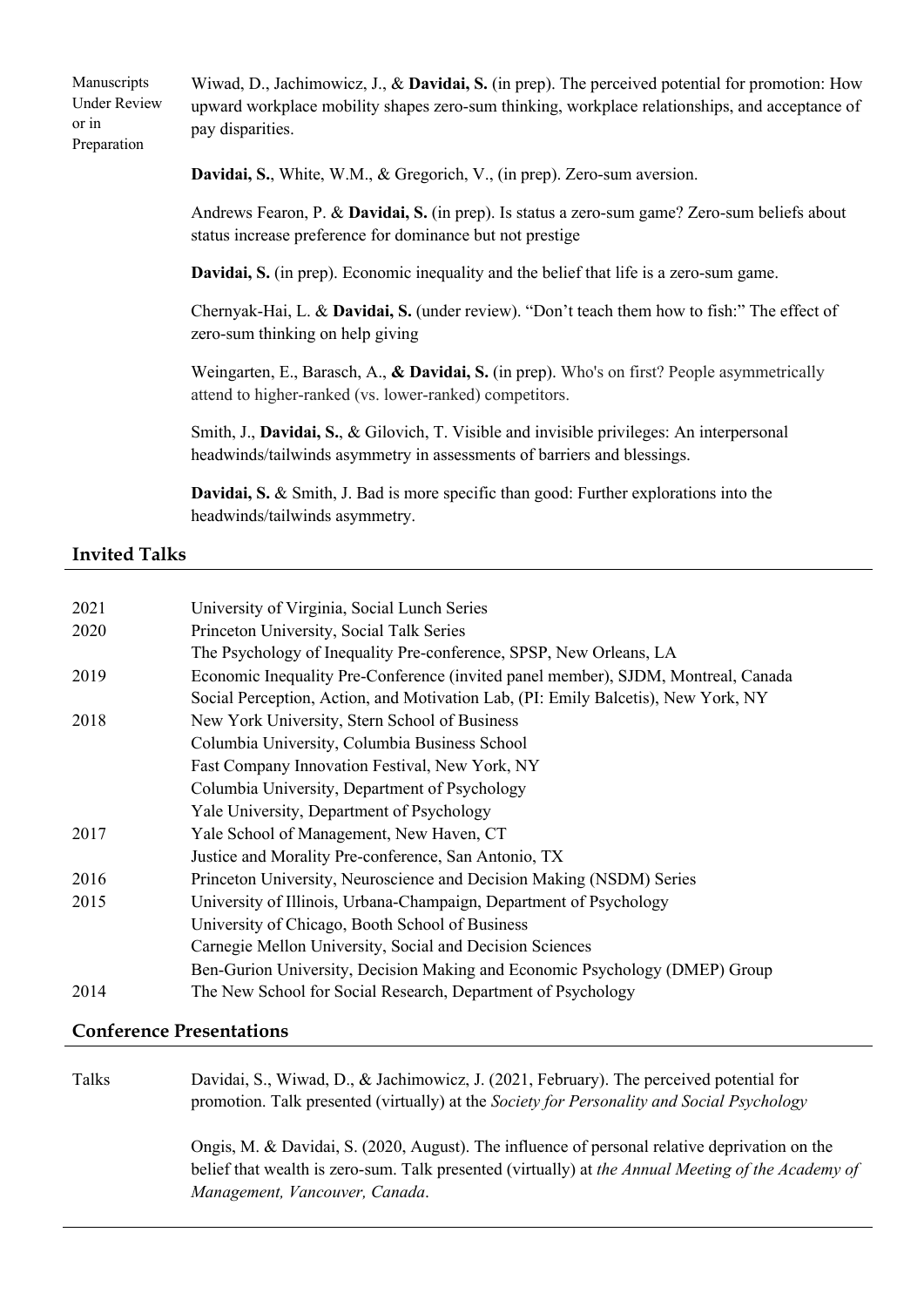Davidai, S. & Ongis, M. (2020, February). The politics of zero-sum thinking. Talk presented at the *Society for Personality and Social Psychology, New Orleans, LA.*

Davidai, S. (2020, January). How economic inequality influences the belief that life is a zero-sum game. Talk presented at the *Israel Organizational Behavior Conference, Tel-Aviv, Israel.* 

Davidai, S. (2019, February). Why people believe they are above average but are not especially happy about it. Talk presented at the *Society for Personality and Social Psychology, Portland, OR.*

Davidai, S. (2018, November). The second pugilist's plight: Why people believe they are above average, but are not especially happy about it. Talk presented at the *Society for Judgment and Decision Making, New Orleans, LA.*

Davidai, S. (2018, June). The social headwinds/tailwinds asymmetry: An availability bias in assessments of social advantages and disadvantages. Talk presented at the *Behavioral and Decision Research in Management Conference, Boston, MA.*

Davidai, S. (2018, March). Why do Americans overestimate economic mobility? Perceptions of economic inequality and upward social mobility. Talk presented at the *Society for Personality and Social Psychology, Atlanta, GA.*

Davidai, S. (2017, May). The intuitive Gatsby Curve: Perceptions of economic inequality and upward social mobility. Talk presented at the *Association for Psychological Science, Boston, MA.*

Davidai, S. & Shafir, E. (2017, January). Joint and separate evaluations of public policies. Talk presented at the *Society for Personality and Social Psychology, San Antonio, TX.* 

Davidai, S. & Gilovich, T. (2015, November). The Ideal Road Not Taken: Regrets of Action and Inaction and Self-Discrepancy Theory. Talk presented at the *Society for Judgment and Decision Making 36th Annual Conference, Chicago, IL*.

Davidai, S. & Gilovich, T. (2015, February). Building a more mobile America – One income quintile at a time. Talk presented at the *Society for Personality and Social Psychology, Long Beach, CA.*

Davidai, S. & Gilovich, T. (2014, July). The unbearable lightness of upward mobility: A cognitive bias. Talk presented at the *Behavioral and Decision Research in Management Conference, London, England*.

Davidai, S. & Gilovich, T. (2014, July). The Ideal Road Not Taken: Regrets of Action and Inaction and Self-Discrepancy Theory. Talk presented at the *17th General Meeting of the European Association of Social Psychology, Amsterdam, Netherlands.*

Davidai, S. & Gilovich, T. (2014, June). Building a More Mobile America – One Income Quintile at a Time. Talk presented at the meeting of *International Society for Justice Research, New York City, NY.* 

Davidai, S. & Gilovich, T. (2014, March). Building a More Mobile America – One Income Quintile at a Time. Talk presented at the *Sociology Graduate Student Association Conference, Ithaca, NY*.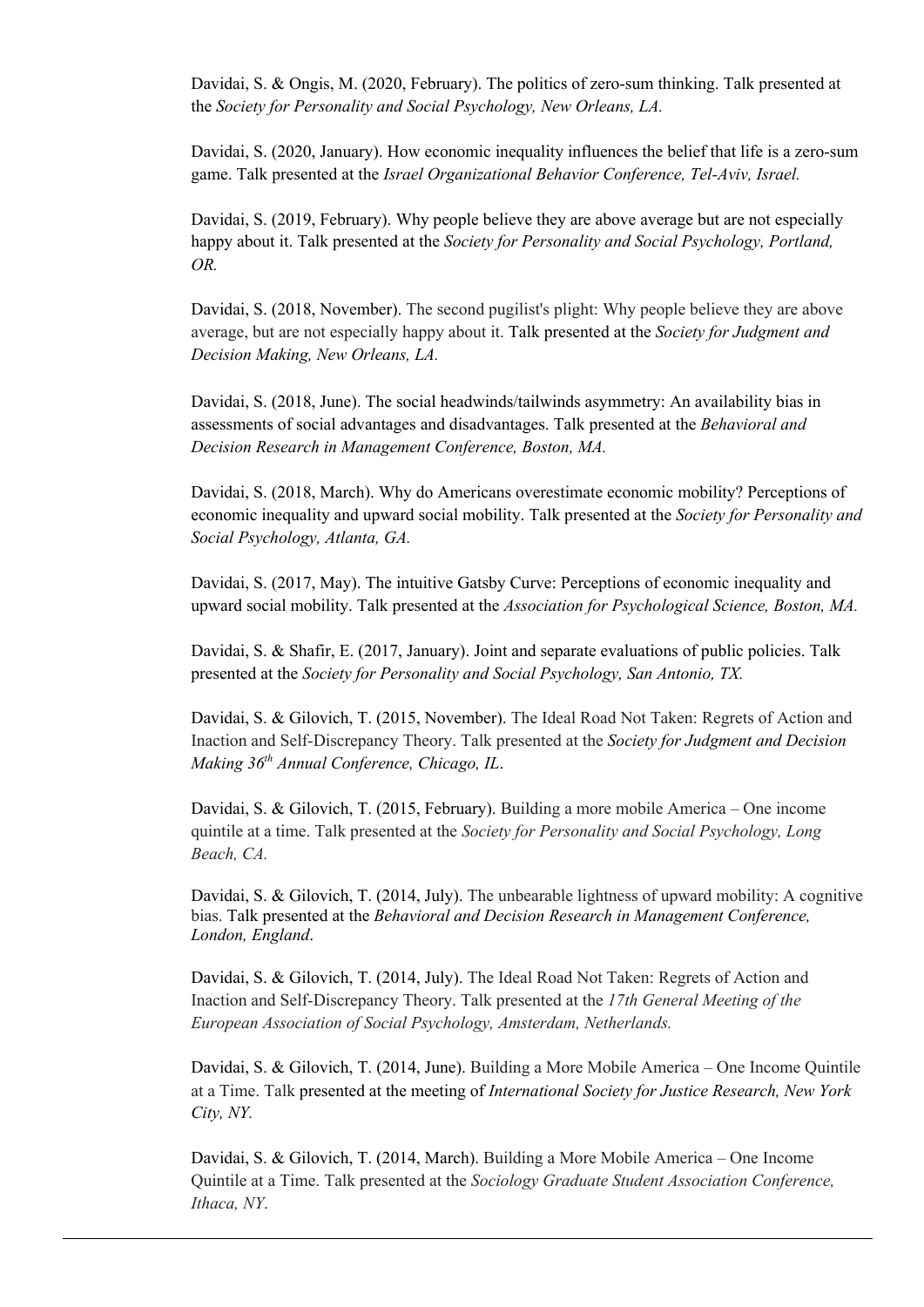|                         | Davidai, S. & Gilovich, T. (2014, February). The unbearable lightness of upward mobility: A<br>cognitive bias. Talk presented at the Judgment and Decision Making Preconference, Society for<br>Personality and Social Psychology Annual Meeting, Austin, Texas.                            |
|-------------------------|---------------------------------------------------------------------------------------------------------------------------------------------------------------------------------------------------------------------------------------------------------------------------------------------|
|                         | Davidai, S. & Gilovich, T. (2013, November). The extrinsic incentives bias at work: Why tenure<br>is bad for others, but not for me. Talk accepted at the Society for Judgment and Decision $34th$<br>Annual Conference, Toronto, Canada.                                                   |
| Chaired<br>symposia     | Davidai, S. (2019, February). Social comparisons in the 21 <sup>st</sup> century: New questions, new<br>insights. Chaired symposium at the Society for Personality and Social Psychology, Portland, OR.                                                                                     |
|                         | Davidai, S. (2017, January). When 'nudge' comes to shove: Perceptions of behavioral policy<br>interventions. Chaired symposium at the Society for Personality and Social Psychology, San<br>Antonio, TX.                                                                                    |
|                         | Davidai, S. & Wiwad, D. (2015, February). Economic inequality, income mobility, and wellbeing.<br>Co-Chaired symposium at the Society for Personality and Social Psychology, Long Beach, CA.                                                                                                |
| Poster<br>Presentations | Davidai, S. & Gilovich, T. (2015, February). Predicting public policies: An accessibility account<br>of the extrinsic incentives bias. Poster presented at the Judgment and Decision Making<br>Preconference, Society for Personality and Social Psychology Annual Meeting, Long Beach, CA. |
|                         | Davidai, S. & Gilovich, T. (2014, February). What goes up doesn't necessarily come down:<br>Asymmetric perceptions of upward and downward social mobility. Poster presented at the Society<br>for Personality and Social Psychology Annual Meeting, Austin, Texas.                          |
|                         | Davidai, S., Gilovich, T. & Ross, L. (2013, January). When "Nudge" comes to shove – The<br>effects of default policies on choice construal. Poster presented at the Society for Personality and<br>Social Psychology Annual Meeting, New Orleans, LA. January 2013.                         |
|                         | Davidai, S., Gilovich, T. & Ross, L. (2012, June). When "Nudge" comes to shove - The effects of<br>default policies on choice construal. Poster presented at the Behavioral Decision Research in<br>Management Conference, Boulder, CO.                                                     |
|                         | Davidai, S. & Pizarro, D. (2012, January). "I don't want anything to do with them!" How<br>judgments of a group's moral character shape decisions. Poster presented at the Society for<br>Personality and Social Psychology Annual Meeting, San Diego, CA.                                  |
|                         | <b>Fellowships, Grants and Awards</b>                                                                                                                                                                                                                                                       |
| 2020                    | Association for Psychological Science (APS) Rising Star                                                                                                                                                                                                                                     |
| 2017                    | Faculty Research Fund, The New School (\$5500)                                                                                                                                                                                                                                              |
|                         | Society for Personality and Social Psychology Small Grant Research Award (\$1500)                                                                                                                                                                                                           |
| 2016                    | Sage Graduate Research Fellowship, Cornell University (\$22,000)<br>Judgment and Decision Making Preconference Student Award (\$200)<br>Spring School of Behavioral Economics, Rady School of Management, UC San Diego                                                                      |
| 2015                    | Lohn $\mathcal{C}$ Knight Followship Cornell University ( $\mathcal{C}11$ 700)                                                                                                                                                                                                              |

- 2015 John S. Knight Fellowship, Cornell University (\$11,700) Summer Fellowship Stipend, Cornell University (\$4690)
	- Judgment and Decision Making Preconference Student Award (\$200)
	- Society of Personality and Social Psychology Graduate Students Travel Award (\$500)
- Student Travel Grant, Cornell University (\$440)
- 2014 John S. Knight Fellowship, Cornell University (\$23,400)
- 2013 Summer Fellowship Stipend, Cornell University (\$4690)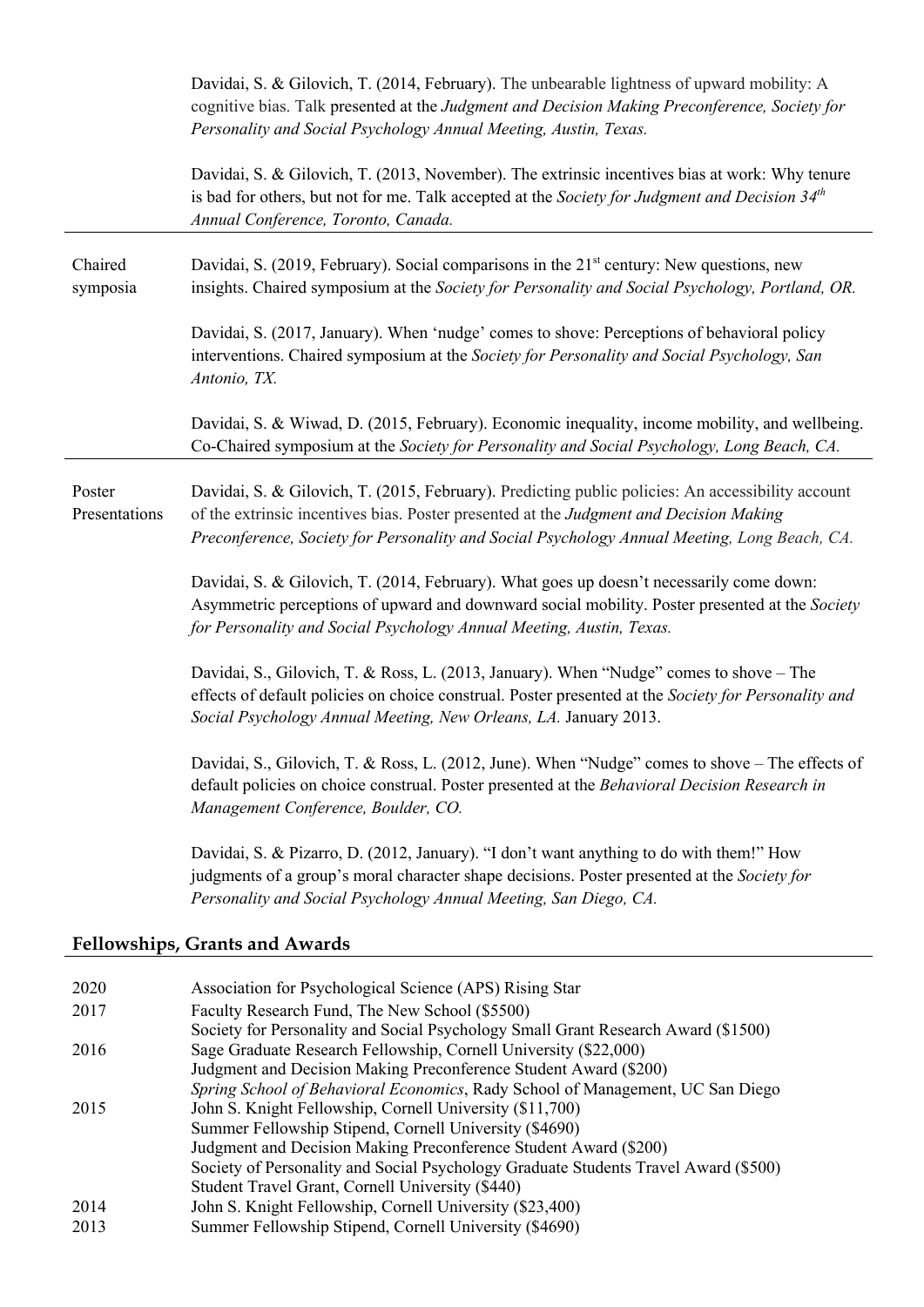|      | Participant in Managerial and Agility Innovation: Managing Change Summer School, the      |
|------|-------------------------------------------------------------------------------------------|
|      | Herzilya Interdisciplinary Center,                                                        |
|      | Student Travel Grant, Cornell University (\$390)                                          |
| 2012 | Student Travel Grant, Cornell University (\$440)                                          |
|      | Summer Fellowship Stipend, Cornell University (\$4690)                                    |
| 2011 | Sage Graduate Research Fellowship, Cornell University (\$22,000)                          |
|      | Graduate Student Research Grant, Cornell University Psychology Department (\$500)         |
|      | Summer Fellowship Stipend, Cornell University (\$4690)                                    |
| 2008 | Dean's List, The Hebrew University of Jerusalem                                           |
| 2007 | Dean's List, The Hebrew University of Jerusalem                                           |
| 2006 | First Year Tuition Waiver for Outstanding Applicants, The Hebrew University of Jerusalem, |
|      | Israel                                                                                    |

# **Teaching Experience**

| 2020-2021 | Managerial Negotiations (Columbia Business School), Instructor                                   |
|-----------|--------------------------------------------------------------------------------------------------|
| 2019      | Fundamentals of Social Psychology (The New School, Lang College), Instructor                     |
|           | Seminar on Judgment and Decision Making (The New School for Social Research), <i>Instructor</i>  |
| 2018      | Money, Materialism, and the Mind: Psychological Insights into Money (The New School, Lang        |
|           | College), <i>Instructor</i>                                                                      |
|           | Seminar on the Psychology of Happiness and Well Being (The New School for Social Research),      |
|           | Instructor                                                                                       |
|           | Fundamentals of Social Psychology (The New School, Lang College), Instructor                     |
|           | Seminar on Judgment and Decision Making (The New School for Social Research), Instructor         |
| 2017      | Money, Materialism, and the Mind: Psychological Insights into Money (The New School, Lang        |
|           | College), Instructor                                                                             |
|           | Seminar on the Psychology of Happiness and Well Being (The New School for Social Research),      |
|           | <i>Instructor</i>                                                                                |
|           | Fundamentals of Social Psychology (The New School, Lang College), Instructor                     |
|           | Seminar on Judgment and Decision Making (The New School for Social Research), Instructor         |
| 2016      | The Psychology of Happiness (The New School, Lang College), <i>Instructor</i>                    |
|           | Psychology for Policy Analysis and Implementation (M.A. level course at the Woodrow Wilson       |
|           | School of Public and International Affairs, Princeton University), Preceptor                     |
| 2015      | Introduction to Social Psychology (Cornell Prison Education Program, Moravia, NY), Instructor    |
| 2014      | Introduction to Social Psychology (Cornell Prison Education Program, Auburn, NY), Instructor     |
|           | The Psychology of Well-being (Cornell University), <i>Instructor</i>                             |
| 2013      | The Self (Cornell University), Teaching assistant (Prof. David Dunning)                          |
|           | Writing in the Majors: Introduction to Social Psychology (Cornell University), <i>Instructor</i> |
| 2012      | Introduction to Social Psychology (Cornell University), Teaching assistant (Prof. Thomas         |
|           | Gilovich)                                                                                        |
|           | Psychology and Law (Cornell University), Teaching assistant (Prof. David Dunning)                |
| 2011      | Psychology and Law (Cornell University), Teaching assistant (Prof. David Dunning)                |
|           |                                                                                                  |

# **Professional Affiliations**

Society for Judgment and Decision Making Society for Personality and Social Psychology

# **Service**

| Organizing<br>Committee          | Society for Judgment and Decision Making 2020 Annual Conference                                                                                                                          |
|----------------------------------|------------------------------------------------------------------------------------------------------------------------------------------------------------------------------------------|
| Ad hoc<br>Reviewer<br>(Journals) | Nature and Human Behaviour<br>Nature Communications<br>Organizational Behavior and Human Decision Processes<br>Organizational Science<br>Proceedings of the National Academy of Sciences |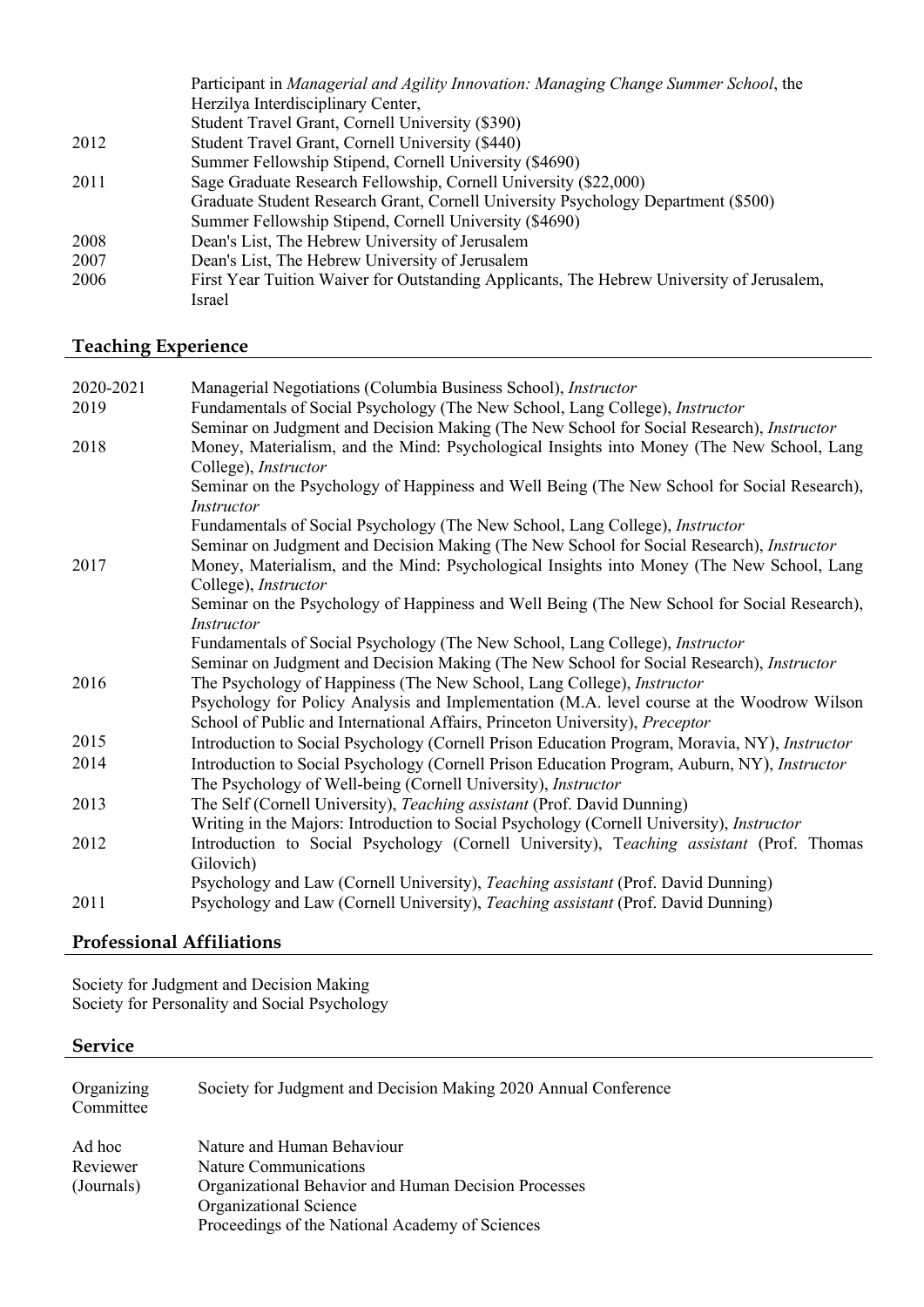|                                | Perceptual and Motor Skills<br>Perspectives on Psychological Science<br>Personality and Social Psychology Bulletin<br><b>Political Psychology</b><br>Psychological Science<br>Psychonomic Bulletin & Review<br>Developmental Psychology<br>Journal of Economic Psychology<br>Journal of Experimental Psychology: General<br>Journal of Experimental Psychology: Applied<br>Journal of Experimental Social Psychology<br>Journal of Personality and Social Psychology<br>Journal of Social and Political Psychology<br>Judgment and Decision Making<br>American Psychologist<br>Collabra<br><b>Behavioural Public Policy</b><br><b>British Journal of Political Science</b><br>International Journal of Psychology<br>Social Psychological and Personality Science<br>Social Science and Medicine<br>Self & Identity<br>The Economic Journal<br>European Journal of Social Psychology<br>European Review of Social Psychology<br>Review Editor, Frontiers in Psychology: Personality and Social Psychology |
|--------------------------------|-----------------------------------------------------------------------------------------------------------------------------------------------------------------------------------------------------------------------------------------------------------------------------------------------------------------------------------------------------------------------------------------------------------------------------------------------------------------------------------------------------------------------------------------------------------------------------------------------------------------------------------------------------------------------------------------------------------------------------------------------------------------------------------------------------------------------------------------------------------------------------------------------------------------------------------------------------------------------------------------------------------|
| Ad hoc<br>Reviewer<br>(Grants) | United States-Israel Binational Science Foundation (BSF)<br>Marketing Science Institute (MSI), Alden G. Clayton Doctoral Dissertation Proposal<br>Competition                                                                                                                                                                                                                                                                                                                                                                                                                                                                                                                                                                                                                                                                                                                                                                                                                                             |
| Ad hoc<br>Reviewer<br>(Other)  | Routledge Handbook of Emotion Theory                                                                                                                                                                                                                                                                                                                                                                                                                                                                                                                                                                                                                                                                                                                                                                                                                                                                                                                                                                      |

## **Popular Writing**

Character & Context (2021). *Conforming for the great good: How motives affect judgments of character* Vox (2020). *How we can encourage people to wear mask—for others' sake* Character & Context (2020). *Do rich people deserve to be rich?* Behavioral Scientist (2020). *We Have a Rare Opportunity to Create a Stronger, More Equitable Society* Public Seminar (2018). *Dodging inequality and winning elections.*  New York Times (2015). *American Dream? Or mirage?*

## **Media Coverage**

Squeezing the Orange Podcast (2021). *Is it more helpful to count your blessings or your barriers?* Attribution Podcast (2020). *Episode 1: Tailwinds.* Quartz (2020). *Why regret hurts so much—and why it's good for us* Journalist's Resource (2020). *Conservatives and liberals see the world as zero-sum — when it suits them* Journalist's Resource (2019). *Perception versus reality: What Americans think about economic mobility* Newsweek (2018). *Are you living your best life? Chances are you're not-and it will be your biggest regret* Quartz (2018). *A new study on the psychology of persistent regrets can teach you how to live now* Today (2018). *The most haunting regrets aren't about what we've done, research finds* The Guardian (2018). *What's the best way to avoid regrets?* Le Point (2018). *"Quand je me compare, je me console!" Vraiment?* Bustle (2018). *A new study on regrets shows we're most disappointed in failing our "Ideal Selves"*